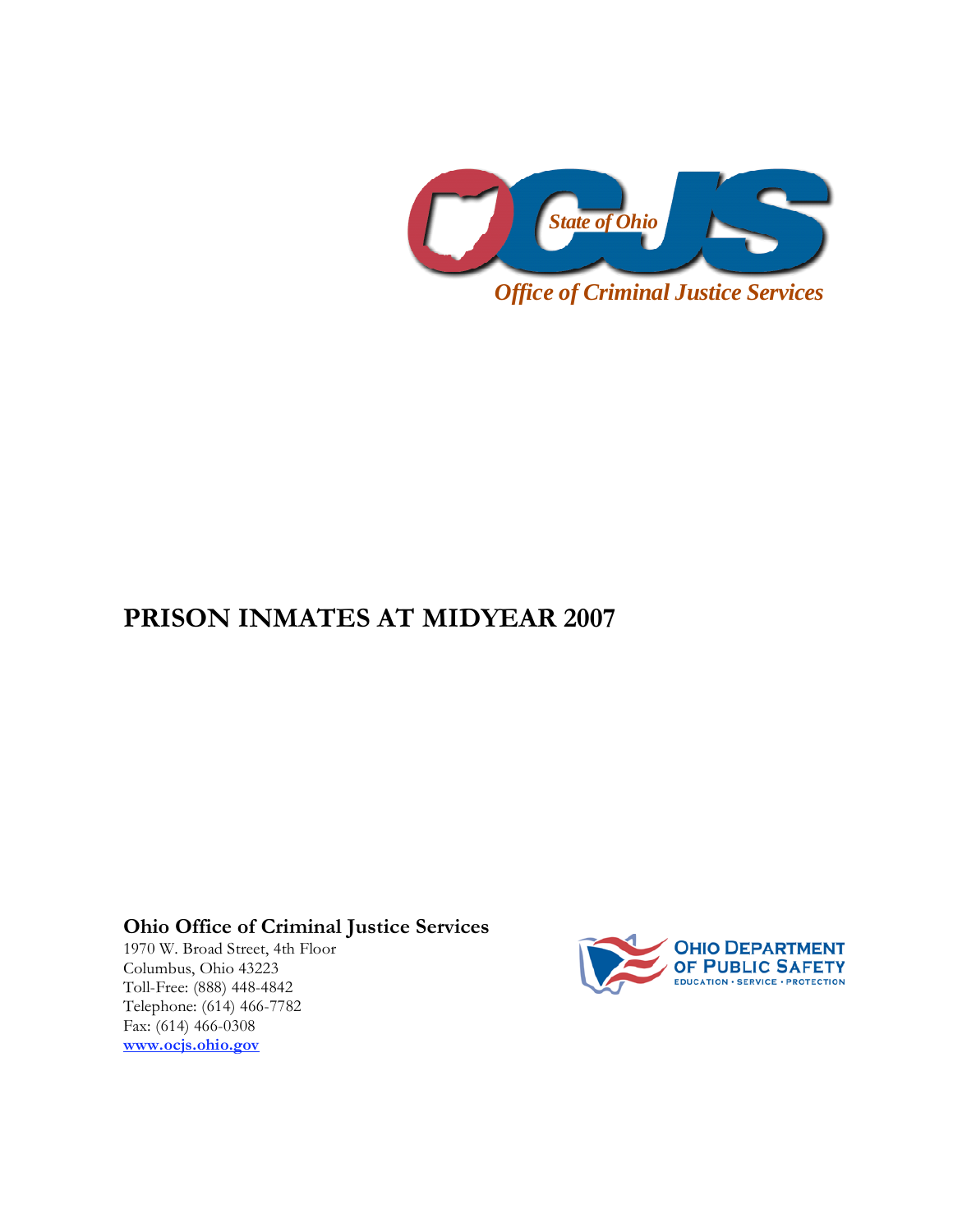## **PRISON INMATES AT MIDYEAR 2007**

In June 2008, the Bureau of Justice Statistics released the report *Prison Inmates at Midyear 2007*. The following data and chart summarize the findings contained in this report. A copy of the full report can be found at: http://www.ojp.usdoj.gov/bjs/pub/pdf/pim07.pdf.

At midyear 2007, 1,595,034 persons were incarcerated in the Nation's state and federal prisons. Nearly 88 percent were under state jurisdiction. More than 95 percent under state and federal jurisdiction were sentenced to more than one year.

## **Prison population in the U.S. and Ohio**

Between January and June 2007, the prison population in the U.S. rose 1.6 percent. The growth rate increased at a slower rate for state prisons (+1.4 percent) than for federal prisons (+3.1 percent). Fortyone states, including Ohio, reported increases in their prison population during this time period. Ohio, one of the 10 largest prison population states, had an increase of 2.5 percent in the prison population.

As of June 30, 2007, the rate of imprisonment for those sentenced to more than one year was 509 per 100,000 U.S. residents. The rate was higher for males (957 per 100,000 male residents) compared to females (69 per 100,000 female residents).

State prisons admitted 2.3 percent more prisoners in 2006 (the most recent data available on prison admissions and releases) than in 2005. About one-third of all admissions to state prisons were offenders sentenced for violations of parole or conditions of supervised release.

## **Prison and Jail Inmates at Midyear 2007**

As of June 30, 2007, an estimated 2.3 million inmates were held in custody in state or federal prison facilities or in local jails. Approximately 2/3 of these were held in prison. During the first six months, the total custody population increased 1.8 percent. The incarceration rate (the number of inmates held in state or federal prisons or in local jails per 100,000 U.S. residents) for those in custody was 762.

Characteristics of those in custody

- Of the 2.3 million inmates in custody, 2.1 million were men and 208,300 were women.
- Approximately 34 percent of the total incarcerated male population was ages 20 to 29, while 36 percent of the incarcerated female population was ages 30 to 39.
- The estimated incarceration rate for black males was 4,618 per 100,000, whereas the incarceration rate for white males was 773 per 100,000. Hispanic males had an estimated incarceration rate of 1,747 per 100,000.
- The incarceration rates for females, while significantly lower than that of males, patterned the same. The incarceration of black women was 348 per 100,000, compared to 146 per 100,000 for Hispanic women and 95 per 100,000 for white women.
- From midyear 2000 through midyear 2007, Hispanic men represented the largest increase to the custody population, accounting for  $1/3$  of the overall change in the number of inmates in prison or jail.
- At midyear 2000, black women were incarcerated at a rate six times that of white women. By June 30, 2007, the incarceration for black women declined to 3.7 times that of white women. These